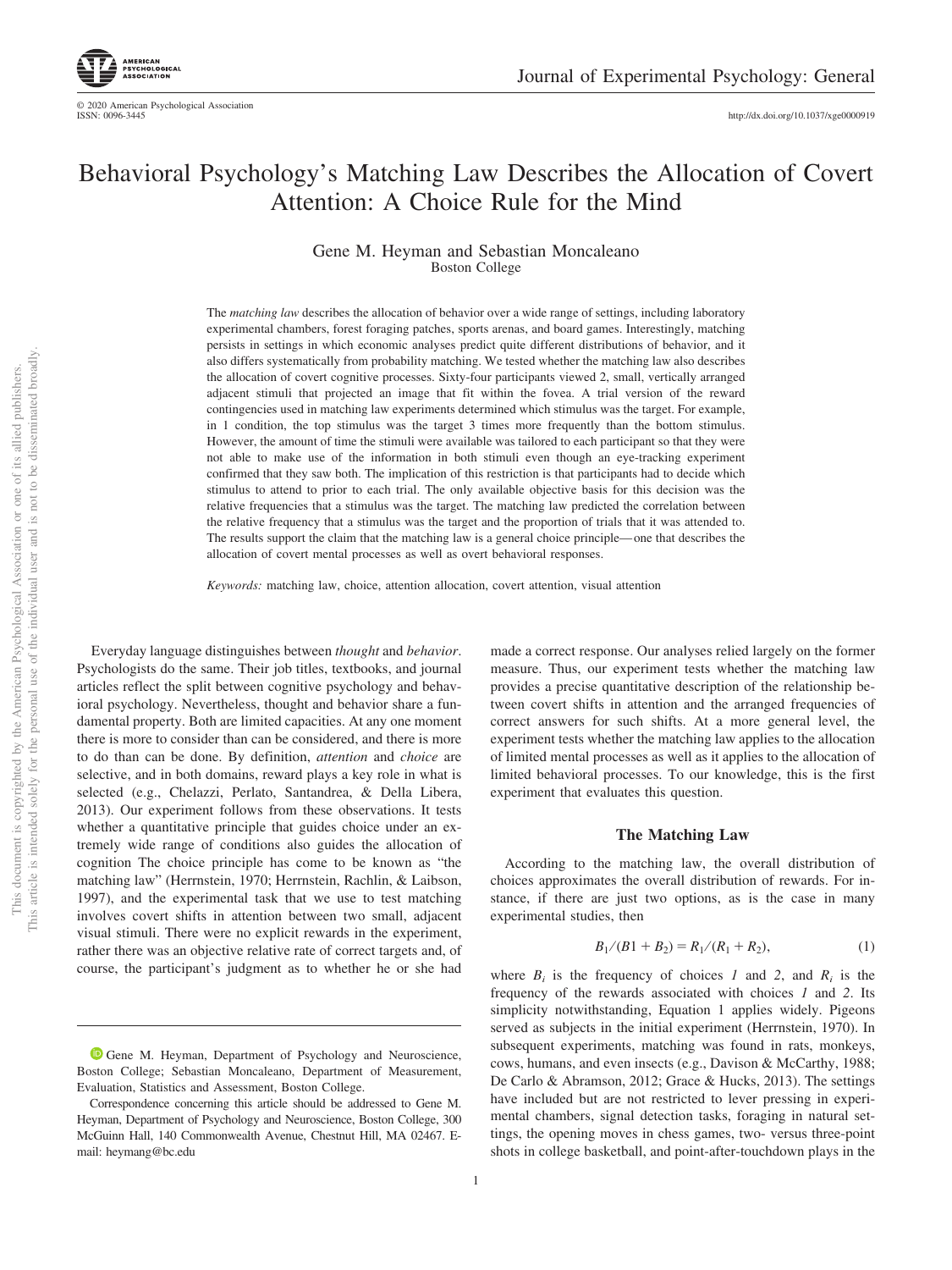NFL (e.g., Cero & Falligant, 2020; Falligant, Boomhower, & Pence, 2016; Houston, 1986; Vollmer & Bourret, 2000). The rewards have included but are not restricted to food, money, brain stimulation, drugs, alcohol, and social approval (e.g., Conger & Killeen, 1974). This generality has attracted the interest of social psychologists (Gray, Stafford, & Tallman, 1991), clinicians (Borrero & Vollmer, 2002), criminologists (e.g., Rees & Winfree, 2017), behavioral economists (Foxall, James, Oliveira-Castro, & Ribier, 2010) and neuroscientists (Arvanitogiannis & Shizgal, 2008; Soltani & Wang, 2006). There are studies on the neural bases of matching (Loewenstein, Seung, & Newsome, 2006) and an extensive literature on the relations between the matching law and maximizing as understood in biology and economics (e.g., Heyman & Luce, 1979; Houston, McNamara, & Steer, 2012; Kubanek, 2017). This high degree of generality helps explain why [Equation 1](#page-0-0) is often referred to as a "law." But in the hundreds of matching law studies the dependent variable was invariably a manifest activity, an action that could be videotaped.

# **A Procedure for Quantifying the Allocation of Covert Attention**

The current experiment builds on two earlier studies from our laboratory (Heyman, Grisanzio, & Liang, 2016; Heyman, Montemayor, & Grisanzio, 2017). In these studies, a computer monitor displayed two, small, adjacent stimuli. A fixed probability determined which one was the target (as in probability matching studies), and, accordingly, the participant's task was to report on the contents of this stimulus. Although the two stimuli projected an image that did not exceed the dimensions of the fovea, (e.g., Wandell, 1995), which we confirmed in an eye-tracking study, (Heyman et al., 2017), the stimulus duration times were tailored to each participant so that he or she could report correctly on one stimulus, but not both. That is, the participants "saw" both stimuli but were able to identify the contents of just one. We developed a mathematical model of the procedure that allowed us to determine which stimulus they had actually attended. The equation included a term for correct guessing, and it was arranged so that the solution to the equation was the proportion of trials the participant had attended the target stimulus. That is, we calculated the allocation of covert attention.

A key feature of the procedure (and its mathematical model) was that the probabilities that the two stimuli provided the information necessary for a correct response summed to 1.0 in each trial. However, in most matching law experiments, two or more independent timers, each linked to one of the options, determines when a choice produces a reward. At any instant, one, both or neither option provides access to the rewards, and these probabilities necessarily increase as a function of time since the last obtained reward (in effect, they replenish). We modified the probability approach of the previous studies so that it mimicked the temporal, rate-based reinforcement contingences in matching law studies. As in matching law studies, on any given trial, one stimulus, both stimuli, or neither stimulus were the targets, and although a trial procedure, a clock-like probability device determined whether a stimulus was a target. For instance, as in matching law studies, the likelihood that a stimulus was the target increased as a function of the number of trials since the last correct choice; see the Method section for details (notice that this procedure differs from procedures in which the probability that the stimulus is correct remains fixed across trials; e.g., Shanks, Tunney, & McCarthy, 2002; Shaw & Shaw, 1977).

#### **Reward and Attention**

Over the last 20 years or so there has been growing interest in the degree and manner in which the stimulus's reward value influences attention (e.g., Anderson & Yantis, 2013; Chelazzi et al., 2013; Lee & Shomstein, 2014; Shahan & Podlesnik, 2006; Small et al., 2005). In a particularly striking example, reward value undermined the much studied "attentional blink phenomenon" (Raymond & O'Brien, 2009), and several studies show that stimuli that predict rewards can come to control attention in much the same manner as do highly salient physical features, such as abrupt onset times or striking color contrasts (e.g., Le Pelley, Vadillo, & Luque, 2013). In a review of this literature, Chelazzi and his colleagues (2013) concluded with the sentence, "it may seem paradoxical that learning principles developed to explain overt behavior, within a theoretical framework that was skeptical about the hidden and impalpable intricacies of cognition . . . appear . . . perfectly suited to account for reward-based changes in attentional priority." (p. 70). However, it is also the case that studies of how reward influences attention differ in a number of interesting ways from traditional behavioral studies. These differences include a strong interest in the neural correlates of attention and an interest in how different sources of stimulus salience combine to guide attention, whereby different sources, the researchers cite statistical learning, semantic relations, and reward (see, e.g., [Chelazzi, Bis](#page-9-0)[ley, & Bartolomeo, 2018;](#page-9-0) Jiang, 2018; Todd & Manaligod, 2018). In the Discussion section, we point out that this theoretical orientation sheds light on an interesting feature of our results.

# **Predictions**

We tested three quantitative hypotheses. First, that the matching law will predict the allocation of cognition about as well as it predicts the distribution of choices in behavioral studies. Second, we predict that the trial-by-trial shifts in attention will vary systematically as a function of the overall allocation of attention in a manner analogous to the relationship between moment-to-moment changes in preference and overall (e.g., session-wide) preference in behavioral experiments. Third, on the basis of our previous studies, we predicted that in trials in which the participants attended to the stimulus that provided the information necessary for a correct response, they will select the correct answer at least 90% of the time, whereas in trials in which the participants attended to the stimulus that did not provide the information necessary for a correct answer, they will perform at chance levels—which in this experiment was 14.3%.

A caveat is in order. Our procedure and measures allow for more than one cognitive bottleneck. One stimulus may have left a weaker "initial trace," engendered weaker encoding, or, during the processing of the information in the attended to stimulus, the encoded initial trace of the other stimulus may have faded from memory. These are not mutually exclusive nor exhaustive possibilities. We say more about the constraints on cognition in the Discussion section of this paper. Put another way, when we use the word *attention* we are referring to the selective allocation of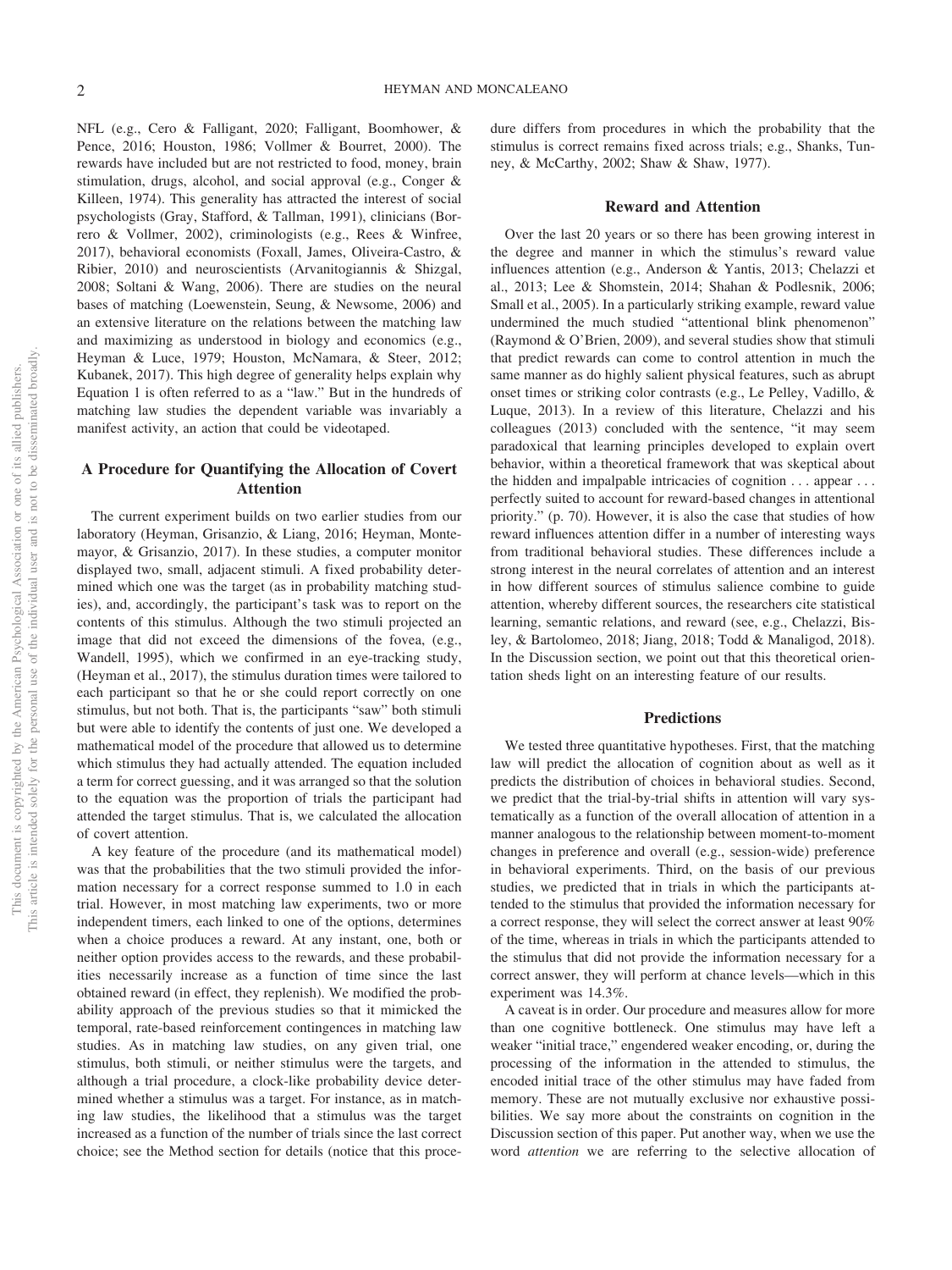cognitive resources, which may or may not include the perceptualcognitive processes engendered by the experimental task.

#### **Method**

## **Participants**

We tested 64 participants. Each completed two experimental sessions. The average age was  $18.58$  years  $(SD = 1.54)$ ; 45 were women. Prior to the start of the experiment, participants signed a consent form according to the protocols established by the Boston College Institutional Review Board (IRB). The experimenter then read aloud a brief set of instructions (which were presented again on the monitor at the start of the study). The participants earned course credit for participating in the study. The procedure was approved by the Boston College IRB.

The number of participants was determined by our previous research with a similar version of the procedure used in the present study (Heyman et al., 2016). That experiment produced orderly and statistically significant results with 41 participants. We increased the number of participants in the present study in case the procedural changes led to more variable results.

# **Equipment**

The experiment was conducted on a laptop computer. The screen measured 31.1 cm  $\times$  17.5 cm and was set at a resolution of 1,366 pixels  $\times$  768 pixels. The participants sat at their preferred distance from the computer, which varied from approximately 43 cm to 65 cm.

# **The Parameterized Matching Law**

On the basis of the first generation of matching law experiments, Baum (1974) introduced a more general, ratio version of Herrnstein's initial formulation [\(Equation 1\)](#page-0-0). It included two free (fitted) parameters that captured systematic regularities in the data. We used this version to describe how the participants divided their attention between the two stimuli. In logarithmic coordinates, the reformulation of [Equation 1](#page-0-0) is a linear equation, in which the fitted, free parameters are the intercept and slope:

$$
\log(B_1/B_2) = \log a + b \log(R_1/R_2)
$$
 (2)

According to much research, the intercept, *log a*, measures asymmetries in the values of the alternatives, say a participant's side bias or systematic differences in the rewards (say, dollars vs. quarters), and the slope, *b*, reflects the degree to which participants accurately discriminate the rates of reward. (Baum, 1974, 1979). In most experiments, the bias parameter differs from zero and participants do not perfectly discriminate between the competing rates of reward.

#### **Key Features of the Procedure**

Figure 1 outlines the procedure. It shows the different displays that made up a trial, their order, and duration. The participant's task was to find the number in the response screen that was equal to the sum of the three digits in the top or bottom row of the stimulus screen. For example, in Figure 1, the three digits of the bottom row of the stimulus display add up to nine, and *9* is the fifth sum in the response display. Thus, the bottom row was the target stimulus, and the keyboard button labeled *5* was the correct response. What made this task challenging was that the duration of the stimulus screen had been tailored to each participant so that he or she had just enough time to reliably find the sum of one row of the stimulus display, but not enough time to find the sums of both rows (see the Calibration Procedure section). This means that the participants had to decide which stimulus to attend to prior to the start of a trial.

Whether the top or bottom stimulus was the target varied probabilistically. The nominal values expressed as overall ratios were 1:9, 1:3, 1:1, 3:1, and 9:1. For instance, in the 1:9 condition, the bottom stimulus was the target about nine times more frequently and conversely so in the 9:1 condition. Each participant experienced just one ratio and completed two sessions at this ratio. The participants learned the task readily but differed in terms of how much time the stimulus display needed to remain visible to correctly add the three digits of one row.

**Calibrating the stimulus screen duration.** At the start of each session, the participant completed a series of calibration trials. Our goal was to find the shortest stimulus display duration that supported correct responses. The calibration trials were organized into blocks of four, eight, and 16 trials. In three-quarters of the trials, a cue informed the participant whether the top or bottom stimulus was correct, with a 50% chance for one or the other. All participants were tested at exposure durations of 600 ms, 400 ms, 300 ms, 200 ms, and 150 ms in descending order in four-trial blocks. Next, we adjusted the exposure durations in smaller steps and increased the number of trials per block to eight or 16. The adjustments continued until the participant correctly identified the number in the response display that corresponded to the sum of the three digits of the target stimulus at least 87.5% of the time in the cued trials, while performing at approximately chance levels in uncued trials.

**Trial structure.** Following the calibration procedure, the experimental session began. Each trial was initiated by a preparatory, countdown period, marked by asterisks that disappeared at a rate of 1/s, with a 100-ms interscreen interval (see Figure 1). Following the last asterisk, there was a 1-s screen that displayed the words *Top* or *Bottom* when it was a cued trial, or *No Cue* when it was a noncued trial. Next was the stimulus display; it remained on for the period determined by the calibration procedure—typically about 130 ms to 140 ms.

The digits of the stimulus display were drawn from a list composed of the numbers 1 to 7 and were selected according to the following constraints: a row could not contain three instances of the same digit, the digits had to sum to a number on the interval 7 to 17, each of the 11 possible sums had to appear equally often, and the sums associated with the top and bottom stimuli had to differ. Next the probe display asked the participant whether he or she had attended the top row, the bottom row, or "other." The participant's response was our measure of attention allocation (we tested whether the participants' responses were valid, as described in the Results section). Last, if it was a trial in which there was no target stimulus, as described next, the display read: "Press space bar to continue." Otherwise, the response display listed a column of seven sums, as shown in Figure 1. The participant's response

<span id="page-2-0"></span>.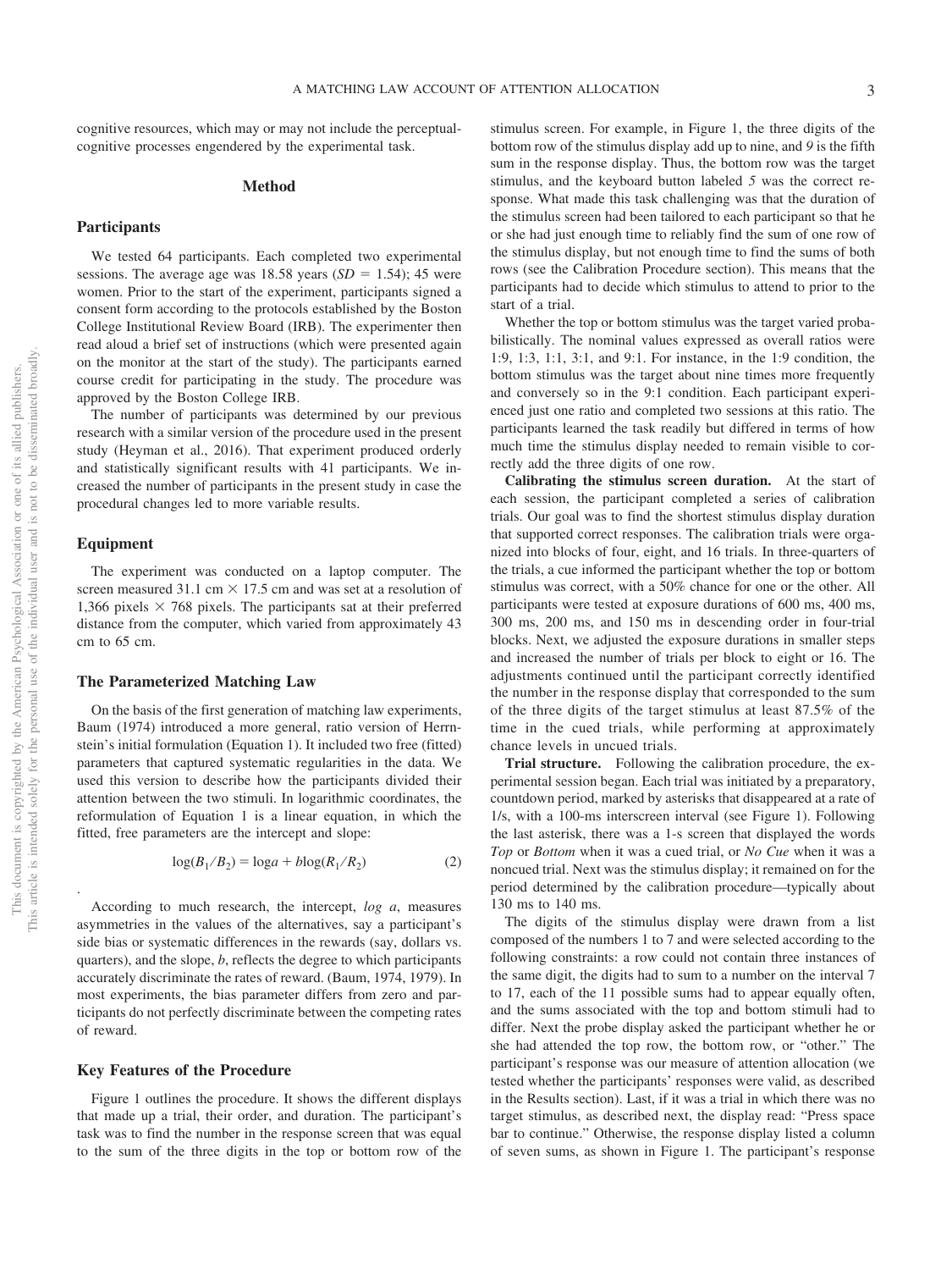

*Figure 1.* Schematic account of the procedure, including the durations for each step, when appropriate. Each trial began with a preparatory, countdown period, marked by three asterisks. They disappeared at a rate of 1/sec, with a 100 msec inter-screen interval. Following the last asterisk, a 1-sec screen displayed the words "Top" or "Bottom" when it was a cued trial or "No Cue" when it was a non-cued trial. Next was the Stimulus Display; its duration was determined by the calibration procedure—typically about 130 – 140 msec. This was followed by a 100 msec mask and the two response displays.

was recorded as correct or not, and it initiated the countdown period for the next trial.

**Trial simulation of two independent variable timers.** In the most widely used procedure for matching law choice studies, two independent timers, each stocked with a series of intervals of varying duration, determine whether a response will produce a reward. We arranged a trial version of this contingency. There were two general cases: those in which the history of the previous trial did not matter (the usual case) and those in which there was carryover from the previous trial.

Each stimulus was linked to an array of 30 numbers, spanning the interval of 1 to 30. At the start of the trial a number was selected at random without replacement from each array. If the selected number met the criteria for setting up a correct response (described subsequently), the sum of the three digits of its linked stimulus row in the stimulus display screen appeared as one of the seven possible options in the response display screen. For the 1:1 ratio, the numbers 1 to 10 of Array 1 established that the three digits of the top row of the stimulus display was the target stimulus, and the numbers 11 to 20 of Array 2 established that the three digits of the bottom row of the stimulus display was the target stimulus. Other numbers had no effect. For the 3:1, 1:3, 9:1, and 1:9 conditions analogous strategies established whether the sum of the three digits of the top and bottom stimuli appeared in the response display, which is to say, whether the stimulus was a target. Notice that this approach yielded three possible outcomes: (1) neither stimulus had a match in the response display, (2) either the top stimulus or the bottom stimulus had a match in the response display, or (3) both the top and bottom stimulus had a match in the response display. As noted, on those trials in which the procedure did not produce a target stimulus, the response display did not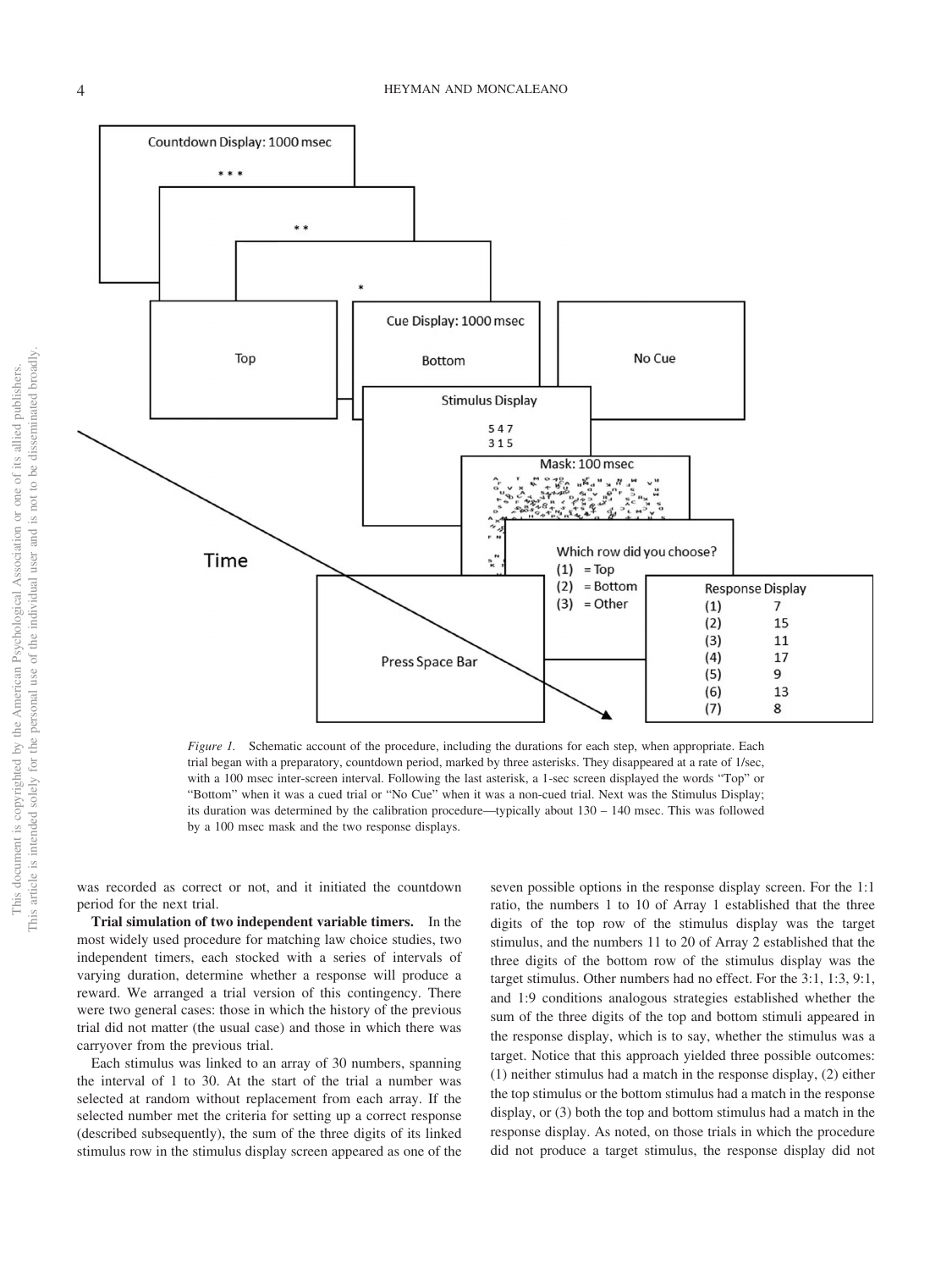appear, and the screen read, "Press space bar." This initiated the next trial.

The second case is when the 30-digit arrays arranged for the possibility of a correct response, but the participant failed to choose the correct sum in the response display. When this happened the target stimulus remained the target, but it displayed a new combination of digits on the next trial. In addition, it remained possible for the other stimulus to become a target (assuming it was not one already).

Although a trial procedure, the manner in which the opportunity for correct responses was arranged approximated the manner in which the opportunity for rewards are established in matching law experiments with variable interval schedules. First, the likelihood that a stimulus had become a target increased as a function of the number of trials since it last yielded a correct response. Second, given that the durations of the countdown periods and cue display were fixed, summing to 4.4 s, the probabilities that a stimulus was a target had a temporal counterpart. For instance, in the 1:1 condition, each array arranged an overall 0.33 probability that its stimulus (row) was the target, so that the expected temporal interval from the last correct response was 13.2 s. For the 3:1 and 1:3 conditions, the expected overall average times for the corresponding cases were 8.8 and 26.4 s (and vice versa), and in the 9:1 and 1:9 conditions, the expected average times were 7.4 and 66.6 s (and vice versa). Third, once one of the two stimuli became a target, it remained so until the participant correctly identified it in the response display. Thus, in a manner analogous to how rewards set up in laboratory matching law studies, the likelihood that a stimulus was the target increased over time and once a stimulus became a target it remained so until correctly identified.

**Stimulus properties and size relative to the fovea.** Each digit of the stimulus display measured approximately 0.18 cm  $\times$ 0.32 cm and each row of three digits measured 0.71 cm  $\times$  0.32 cm, with a space of 0.24 cm between each row. Thus, depending on the participant's viewing distance: the entire stimulus array subtended visual angles of  $0.63 \times 0.78$  to  $0.95 \times 1.17$  degrees, each digit subtended visual angles of about  $0.18 \times 0.28$  to  $0.27 \times 0.43$ degrees, each row subtended angles of about  $0.63 \times 0.28$  to  $0.95 \times 0.43$  degrees, and the border between the two rows subtended visual angles of about  $0.63 \times 0.21$  to  $0.95 \times 0.32$  degrees. Visual angles of less than 5.0 degrees are described as "small" or "narrow" (De Cesarei and Codispoti, 2008; Goolkasian, 1991). This judgment is based on the sizes of the fovea and foveola, which, according to standard texts, are approximately 5.0 and 1.2 degrees, respectively (Wandell, 1995). Thus, the entire stimulus array (top and bottom stimulus together) were well within the view of a fixed gaze.

**Session structure.** Each session was 132 trials long: 22 were cued and 110 were noncued. Eleven of the cued trials occurred in the first half of the session. After Trial 66, the participants had the opportunity to take a break of up to 3 minutes. The purpose of including some cued trials in the experimental session was to check whether the calibration procedure provided the participants enough time to add correctly the three digits when they knew ahead of time which stimulus was the target—and by extension, to determine whether they had enough time to respond correctly on uncued trials when they had attended the target stimulus. In the cued trials, the top and bottom stimuli were equally likely to be the target.

**Departures from standard practice.** We should point out three features of the present study that are atypical. In matching law studies, researchers typically evaluate the relationship between choice proportions and the obtained reward proportions. However, choice proportions can affect the obtained reward proportions. For example, if all choices went to just one reward source then the allocation of choices would perfectly match the allocation of rewards (both equaling 100%), but it would be unclear as to whether the independent variable was choice or the consequences of choice. Accordingly, our approach was to evaluate attention allocation as a function of the experimentally arranged number of trials that the top row stimulus was the target relative to the experimentally arranged number of trials that the bottom row stimulus was the target. This provides a less ambiguous, more informative account of the relations between attention and correct responses.

Second, the consequence of attending to the target stimulus was a correct answer (assuming that the three digits were added together correctly). The instructions described what counted as a correct answer, and participants were told to get as many correct answers as possible. However, the procedure did not provide explicit feedback as to whether a response was correct or not. Thus, the consequences for attending to a stimulus, like attention itself, were covert.

Third, in our previous attention studies, we inferred the allocation of attention and the correct guess rates by solving linear and quadratic equations that modeled performance. In this version of the procedure, we simply asked the participants which stimulus they had attended to. As shown in the Results section, the participants' responses were valid.

## **Results**

We aggregated the results into half session units for each of the two sessions of each of the five conditions. Table 1 lists the main findings. Here and throughout, the results are for the uncued trials, unless stated otherwise. The second column lists the average exposure times, which were determined by the calibration procedure. Averaging across the five conditions, the overall average exposure time in Session 1 was 156.7 ms (with a minimum and maximum of 70 ms and 370 ms), and in Session 2 the average was 150.2 ms (with a minimum and maximum of 50 ms and 275 ms). The third column lists the average percentage of trials that the participants correctly identified the sum of the three digits in the top row stimulus. The third column lists the average percentage of trials the participants attended the top row stimulus. And the fourth column lists the average number of times that attention switched from one stimulus to the other in each 55-trial block. In each condition, attention shifted to better approximate the percentage of trials that the top stimulus was the target. Figure 2 shows this trend more clearly.

Figure 2 plots the results as ratios according to [Equation 2](#page-2-0) for each half session. In contrast to Table 1, which lists the obtained percentage of correct top stimulus identifications, the *x*-axis is the ratio of the number of times the top stimulus was the assigned target relative to the number of times the bottom stimulus was the assigned target. As noted in the introductory paragraphs, this seemed to us a more rigorous test of the matching law predictions for the procedure used in this study. The equations list the best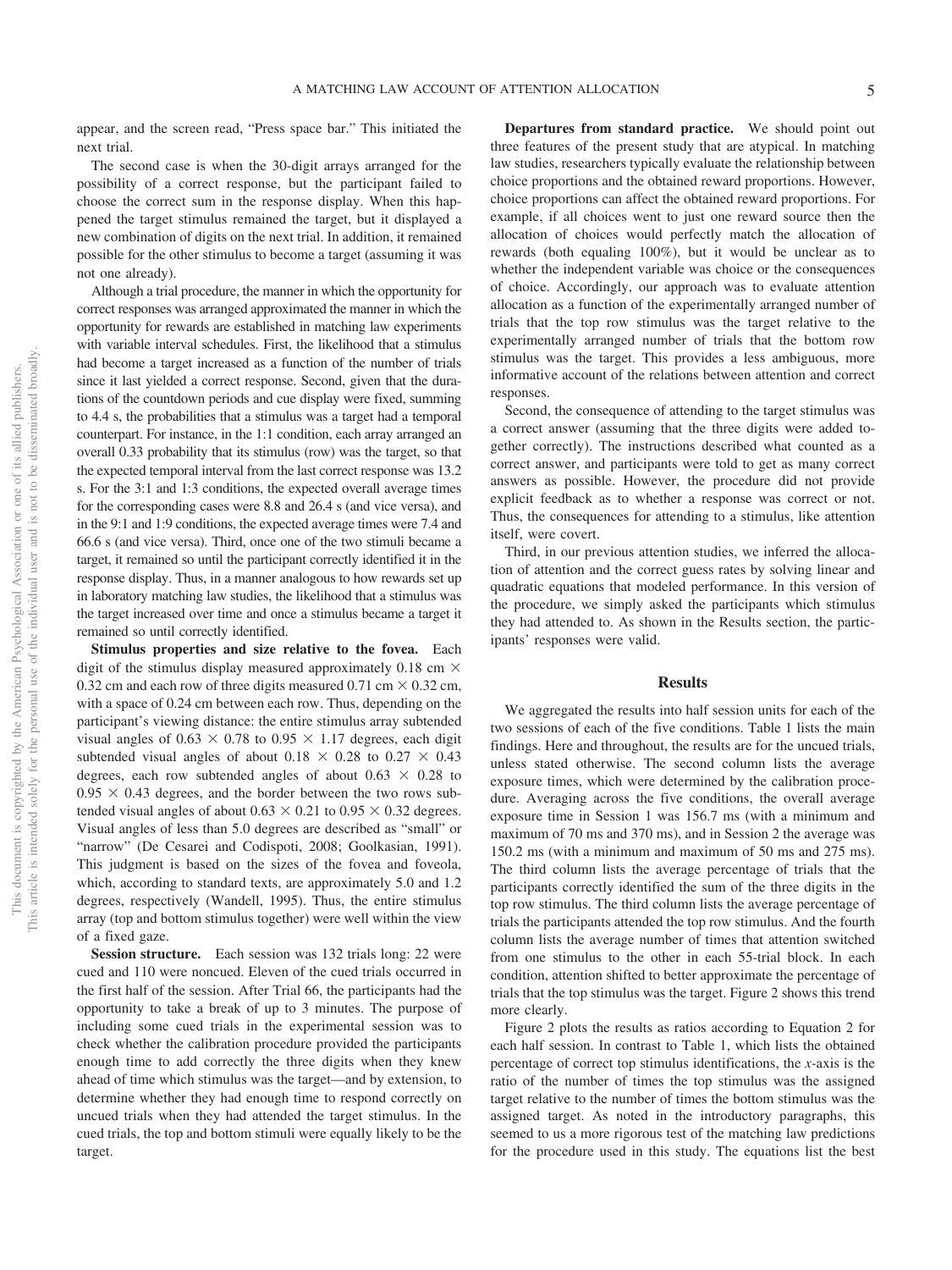| Condition    | Stimulus exposure<br>time (ms) | Percentage of trials correct<br>top response | Percentage of trials participants<br>attended top stimulus | Number of trials attention<br>switched between stimuli |
|--------------|--------------------------------|----------------------------------------------|------------------------------------------------------------|--------------------------------------------------------|
| One to nine  |                                |                                              |                                                            |                                                        |
| Session 1, 1 | 140.5 (38.33)                  | 10.0(6.0)                                    | 33.0(15.0)                                                 | 14.7(7.7)                                              |
| Session 1, 2 |                                | 10.0(3.0)                                    | 25.0(22.0)                                                 | 11.4(6.2)                                              |
| Session 2, 1 | 154.0 (54.2)                   | 9.0(5.0)                                     | 25.0(21.0)                                                 | 8.6(7.2)                                               |
| Session 2, 2 |                                | 9.0(4.0)                                     | 15.0(24.0)                                                 | 6.4(6.8)                                               |
| One to three |                                |                                              |                                                            |                                                        |
| Session 1, 1 | 159.2 (53.9)                   | 28.0(14.0)                                   | 44.0(27.0)                                                 | 17.0(11.8)                                             |
| Session 1, 2 |                                | 27.0(14.0)                                   | 40.0(27.0)                                                 | 20.4(15.1)                                             |
| Session 2, 1 | 154.6(76.1)                    | 32.0(13.0)                                   | 47.0(24.0)                                                 | 17.6(11.1)                                             |
| Session 2, 2 |                                | 29.0(15.0)                                   | 38.0 (25.0)                                                | 17.7(10.9)                                             |
| One to one   |                                |                                              |                                                            |                                                        |
| Session 1, 1 | 152.2 (39.4)                   | 56.0(11.0)                                   | 57.0 (17.0)                                                | 20.9(12.6)                                             |
| Session 1, 2 |                                | 53.0(10.0)                                   | 54.0 (15.0)                                                | 22.4(11.1)                                             |
| Session 2, 1 | 152.2(42.0)                    | 51.0(7.0)                                    | 59.0 (10.0)                                                | 26.7(10.5)                                             |
| Session 2, 2 |                                | 54.0 (11.0)                                  | 55.0 (14.0)                                                | 27.0(12.6)                                             |
| Three to one |                                |                                              |                                                            |                                                        |
| Session 1, 1 | 113.6(39.7)                    | 74.0 (15.0)                                  | 67.0(19.0)                                                 | 14.2(6.6)                                              |
| Session 1, 2 |                                | 78.0(8.0)                                    | 66.0(26.0)                                                 | 13.7(9.1)                                              |
| Session 2, 1 | 124.7 (34.2)                   | 79.0 (11.0)                                  | 74.0(25.0)                                                 | 12.7(10.0)                                             |
| Session 2, 2 |                                | 80.0(7.0)                                    | 77.0 (24.0)                                                | 13.5(9.5)                                              |
| Nine to one  |                                |                                              |                                                            |                                                        |
| Session 1, 1 | 195.5 (37.8)                   | 89.0 (8.0)                                   | 68.0(22.0)                                                 | 9.6(6.4)                                               |
| Session 1, 2 |                                | 89.0 (7.0)                                   | 73.0(30.)                                                  | 8.7(6.9)                                               |
| Session 2, 1 | 206.0(53.8)                    | 92.0(27.0)                                   | 93.0 (14.0)                                                | 6.5(7.5)                                               |
| Session 2, 2 |                                | 92.0(29.0)                                   | 91.0(28.0)                                                 | 5.6(5.0)                                               |

| Table 1                                  |  |  |  |
|------------------------------------------|--|--|--|
| Summary of Key Findings on Uncued Trials |  |  |  |

*Note*. Means and standard deviations (in parentheses). Session 1, 1 and 1, 2 refer to the first and second half of Session 1, Session 2, 1 and 2, 2 refer to the first and second half of Session 2.

fitting coefficients (intercepts and slopes), along with the goodness of fit proportions. The coordinates are logarithmic (in keeping with [Equation 2\)](#page-2-0); the curves circumscribing the linear fits are the 95% confidence intervals.

The matching law predicted the relationship between the overall programmed rates that the top and bottom stimuli were the target stimuli and the overall division of attention between the top and bottom stimuli. The slopes of the best fitting matching line systematically increased as a function of experience with the procedure, falling just short of 1.0, which is the pattern observed in behavioral studies (e.g., Todorov et al., 1983). The intercepts were positive. Since the data were plotted as ratios with the top stimulus as the numerator, this means that there was a bias for the top row stimulus. For instance, most of the participants in the 1:1 condition favored the top stimulus, even though the bottom stimulus was just as likely to provide the information needed for a correct response.

Figure 3 shows the trial-to-trial frequency of attentional shifts between the top and bottom stimuli as a function of the overall division of attention between the top and bottom stimuli. For purposes of context and comparison, this figure also shows the rates at which pigeons switched between two food sources in a study that was analogous to the present one (Heyman, 1979). In both experiments, the ratios of arranged reinforcers (correct answers and grain) varied from 1:9 to 9:1, and in both, the arranged absolute reinforcement rates, summing across the two options, was constant across conditions. The data are plotted as percentages of the transition rate in the 1:1 condition.

The analogous conditions produced analogous results. In the present study, attention shifted between the two stimuli most

frequently in the 1:1 condition, least frequently in the 1:9 and 9:1 conditions, and at intermediate frequencies in the 3:1 and 1:3 conditions. Analogously, the pigeons switched between the two food sources most frequently in the 1:1 food condition, least frequently in the 1:9 and 9:1 food condition, and at intermediate frequencies in the 3:1 and 1:3 conditions.

Figure 4 shows the percentage of correct responses under four different conditions. The first two bars are the percentage of correct responses on trials in which the participant did not attend the target stimulus. The expected value, assuming no usable knowledge of the target stimulus, is 14.3%. The average observed value was 15.0%. The third bar is the percentage of correct responses on the cued trials in the experimental sessions, and the fourth bar is the percentage of correct responses on the uncued trials in which the particpants attended the target stimulus. On cued trials, participants identified the target sum correctly 89% of the time. On uncued trials in which the participants attended the target stimulus, they identified the target sum correctly 95% of the time. In other words, on uncued trials the participants reliably reported which stimulus they had attended to and made few errors adding up the three digits.

#### **Discussion**

# **The Overall Allocation of Attention and Trial-to-Trial Shifts in Attention**

Figure 2 summarizes the molar results. It shows that the generalized matching law equation described the allocation of attention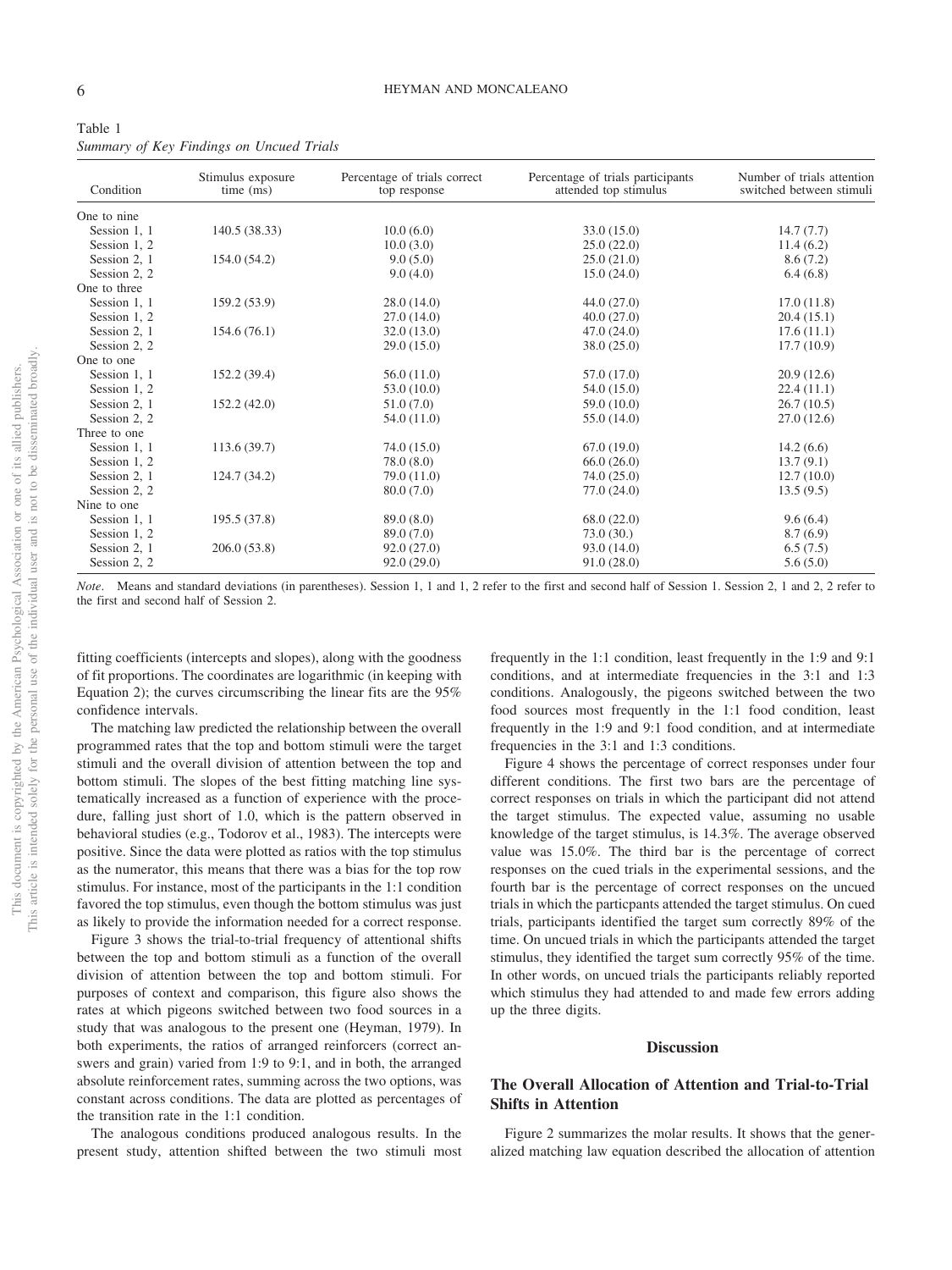

Log (Top Row Target Trials/Bottom Row Target Trials)

*Figure 2.* Attention allocation ratios as a function of the number of trials the top stimulus was the target relative to the number of trials the bottom stimulus was the target (in logarithmic coordinates). The data points are group averages, and the bowed lines trace out the 95% confidence intervals. The intercepts and slopes in the equations are the best fitting parameters for the generalized matching law. See the online article for the color version of this figure.

at least as well as it describes behavior in choice experiments. It accounted for 95% to 99% of the variance in attention allocation ratios, and, as observed in behavioral studies (e.g., Todorov et al., 1983), the slopes of the fitted functions—which reflect the influence of variation in reward ratios—increased as a function of exposure to the procedure, approaching a value of 1.0. The intercepts were consistently greater than 0.0, implying a bias in favor of the top row stimulus.

Figure 3 summarizes the trial-to-trial shifts in attention along with the changeover rates from a pigeon study. As described in the preceding text, the procedure in the pigeon experiment was analogous to the one used in the present study: the overall programmed rates of reinforcement were constant (counting both variable interval schedules), whereas the relative rates varied over the range of 1:9 to 9:1, just as in the present study. In both experiments, transition rates were greatest at about a 50:50 allocation of the activity in question and then trailed off symmetrically as choice proportions became more extreme. As explained elsewhere, this is precisely the expected (and observed) pattern if the moment-tomoment probabilities of a transition are stationary, as in a simple, two-state Markov processes (Heyman, 1979, 1982). Thus, the relationship between moment-to-moment shifts in attention and the overall division of attention followed the quantitative pattern observed in behavioral studies in which the probability of switching from one food source to the other was relatively constant over time.

#### **Tests of Our Key Assumptions**

We have assumed that in each trial, (1) the participants' selfreports faithfully reflected which stimulus they attended to, (2) that if the participant attended to a stimulus, he or she correctly added up the digits, and (3) that participants had no usable knowledge of the stimulus that they did not attend to. The findings supported these assumptions. On uncued trials, accuracy rate was 95% for the stimulus that the participants said they had attended to. In contrast, accuracy rate was nearly chance (15.0 vs. 14.3%) on trials in which attention was allocated to the stimulus that did not provide the correct information. These numbers closely approximate the performance of an ideal participant who on any given trial attended to one stimulus, added the three digits correctly, but did not attend to both stimuli.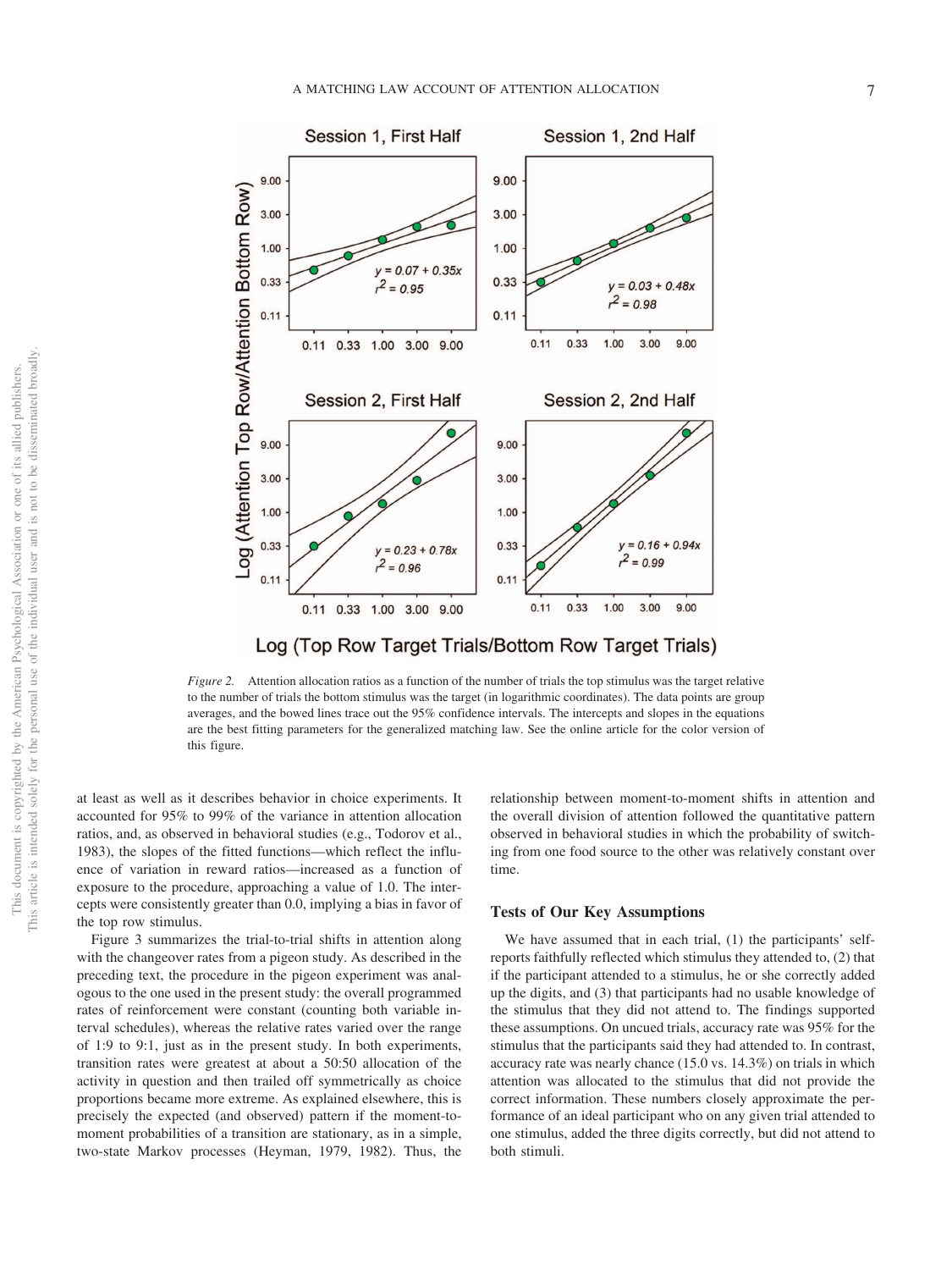

*Figure 3.* The filled circles show shifts in attention from the last half of the second session. The filled triangles show changeover rate for four pigeons, averaged across the last five sessions of each condition. The results from the present experiment are group averages, and the error bars indicate the standard errors. For the data from the present study, the *x*-axis lists the overall division of attention between the two stimuli (as percentages). For the pigeon experiment, the *x*-axis lists the overall division of time spent at each food source. See the online article for the color version of this figure.

The results also replicate our earlier results (Heyman et al., 2016). In the initial study, the correct guess rate was 16.2% and the percentage of trials in which the participants correctly identified the three-digit sum on cued trials was 90%. However, in contrast to the present experiment, the correct guess rate was one of the solutions to the mathematical model that calculated how attention was allocated. That is, correct guess rates determined by selfreport and correct guess rates determined by mathematical inference differed by no more than an average of 1.2%.

## **Relations With Previous Research**

The overall attention allocation measures (see Figure 2) and the rate at which attention shifted between the two stimuli on a trial-to-trial basis closely replicate the results from typical laboratory matching law studies, differences in species and type of reward notwithstanding. However, it is also the case that the results in this study differed from those reported in the behavioral literature to some degree.

First, in each of the four conditions summarized in Figure 2, the intercept for the best fitting matching law equation was positive. This means that there was a bias for the top stimulus. For example, in the 1:1 condition, the average allocation ratio was 1.28/1.00, even though the programmed likelihood that the top stimulus was the target was precisely 1:1. In behavioral studies, nonzero intercepts reflect a side bias or a qualitative difference in the competing rewards. In this experiment, there were no "sides" or explicit rewards that could differ. However, in studies of cognition that also arranged brief exposures to  $2 \times 4$  stimulus matrices, participants were more likely to report elements from the first row (e.g., Sperling, 1960; Lass, Yan, Chen, Becker, & Lüer, 2008), an effect

that Lass et al. attribute to reading habits. This interpretation is consistent with recent research programs that emphasize that in laboratory studies, as in everyday life, attention is guided by a host of factors, including implicit, long-term cognitive patterns, such as reading text from top to bottom (see [Chelazzi et al., 2018;](#page-9-0) Todd & Manaligod, 2018).

Second, in trials in which participants reported attending the stimulus that was not the target, they were correct on 15% of the trials. This result closely approximates the expected guess rate (1/7), which implies that that the participants had virtually no usable knowledge of the unattended stimulus. This is consistent with "winner take all" attention models (see, e.g., Zénon, Ben Hamed, Duhamel, & Olivier, 2009). However, as noted in the Limitations section, there are good reasons to believe that the winner take all aspect of the present results emerged either as a function of repeated exposure to the procedure and/or late in the perceptual/cognitive processes that mediated the participants' choices in the response display stage of the experiment.

## **Limitations**

In the introductory paragraphs, we pointed out that our procedure and measures do not locate the constraints on cognition. Viewed in isolation, the results are equally compatible with attention models that emphasize early selection processes (e.g., Treisman, 1969) and those that emphasize late selection processes (e.g., Duncan, 1980; Lavie, Hirst, de Fockert, & Viding, 2004). However, the research literature suggests that it is more likely that late selection processes played a more important role First, in a much referenced study that used stimuli that were roughly the same size as those in the present experiment, Eriksen and Hoffman (1973)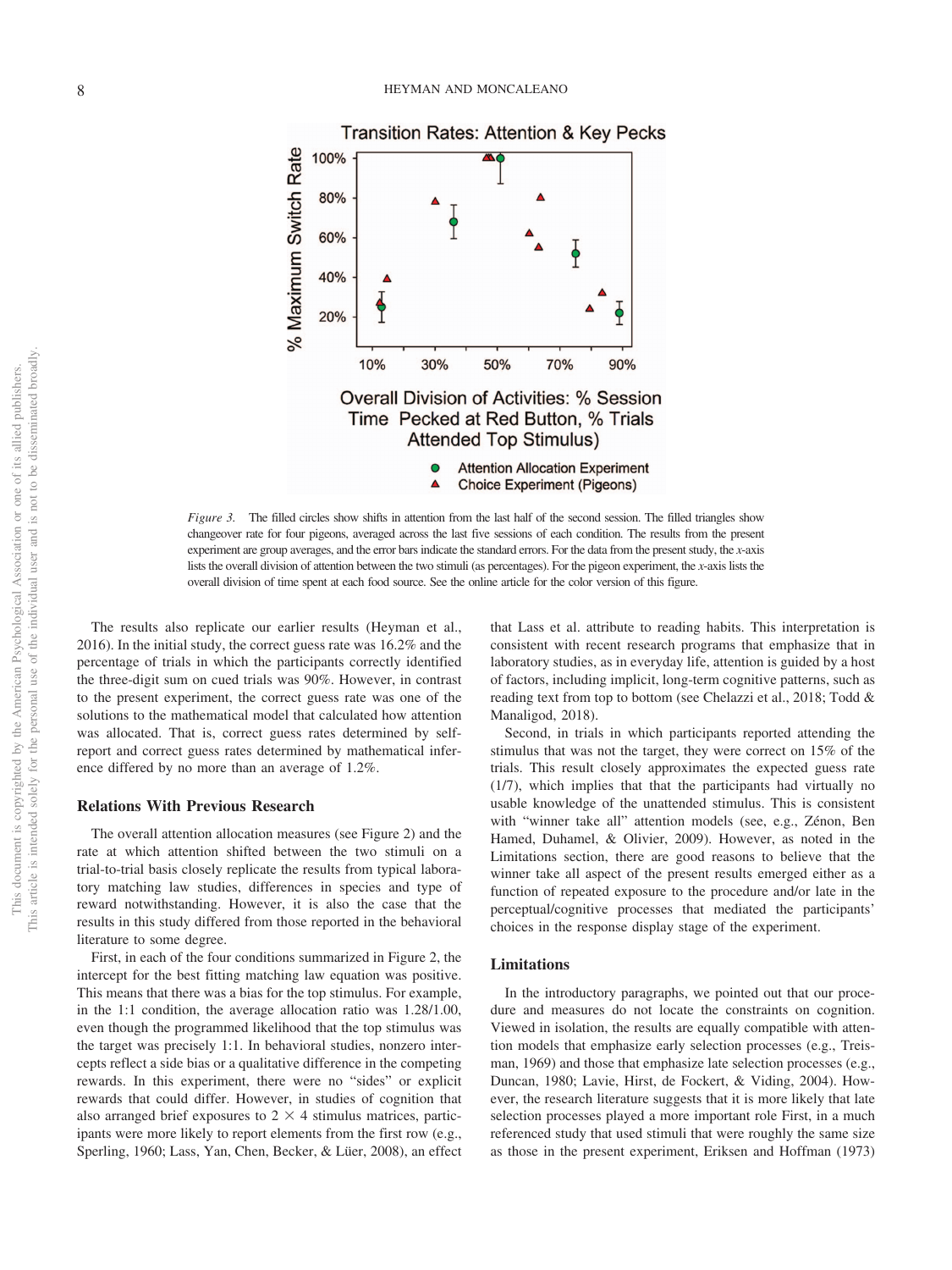

*Figure 4.* The probabilities of a correct response on cued and uncued trials. The first bar is the expected percentage of correct responses for the case that the participant attended the incorrect stimulus and had no usable knowledge of the contents of the correct stimulus (i.e., the expected correct guess rate). The second bar is the observed correct guess rate. The third bar is the percentage of correct responses in cued trials. The fourth bar is the percentage of correct responses on uncued trials in which the participants reported attending the designated target (correct) stimulus. See the online article for the color version of this figure.

found evidence that there is an irreducible limit on the "size" of attentional focus that corresponds to 1.0 degree of visual angle. If this is correct, not only did a gaze encompass both the top and bottom stimuli but so did visual-spatial attention in the initial stimulus display. Second, in support of this suggestion, numerous studies show that in simple attention tasks (such as identifying a particular letter or slanted line), participants are capable of attending two spatial locations that are further apart than the top and bottom stimuli in the present study (e.g., Jonides, 1983; Bay & Wyble, 2014; Wolfe, 1992). Thus, it is reasonable to suppose that in this study participants were capable of attending to both the top and bottom stimuli in the stimulus display stage of each trial. Why then, did the participants have no usable knowledge of the unattended to stimulus when selecting a response in the final, response display stage of each trial? The simplest account is that the unattended stimulus was not as fully encoded or disappeared from working memory in the process of adding together the three digits of the attended row. In addition, it is possible that as the participants learned which stimulus was more likely to be the target, suppressive or inhibitory processes were triggered that limited early processing of the unattended stimulus (e.g., [Bridwell &](#page-9-1) [Srinivasan, 2012;](#page-9-1) Wühr & Frings, 2008). For instance, a priming procedure might reveal some knowledge of the unattended stimulus and would perhaps be more likely to do so in the early trials of the initial session. Alternatively, it would be of interest to test whether rapid serial visual presentation methods in which the statistical properties of the stimuli, rather than a visual cue, signaled the target yielded results similar to those presented here or those demonstrating parallel processing of more than one target

(e.g., Bay & Wyble, 2014), and whether differences, should they exist, emerged as a function of practice.

A more general limitation is one that attends virtually all research on the matching law relations. In the present procedure, and in the more typical procedures in which the possibility of reinforcement is continuous and not trial-by-trial, the moment to moment probabilities of reward change dynamically as a function of moment-to-moment choices. These dynamics are ignored by [Equations 1](#page-0-0) and [2](#page-2-0) and are usually ignored in research reports. In support of this approach are studies that explicitly tracked the moment-to-moment response patterns (e.g., Heyman, 1979; Nevin, 1969). There was little or no evidence of moment-to-moment reward probability tracking. Indeed, in one case a simple two-state Markov model fit the results (Heyman, 1979). Thus, it is not obvious that more molecular analyses would prove fruitful.

#### **Concluding Remarks**

The matching law was originally formulated as a quantitative summary of the relations between voluntary behaviors and their consequences. In the original studies, the consequences were events that were established reinforcers, such as grain for hungry pigeons and chow for hungry rats. In this experiment, the consequences were the participants' impressions that they had made a correct response—there was no feedback. By the criteria used in behavioral studies, such impressions functioned as reinforcers. This suggests that self-generated self-appraisal ("I found the sum of the three digits") was functionally similar to environmental generated, tangible rewards. In turn, this raises the possibility that covert positive self-regard and positive consummatory events share some common, underlying factors.

The allocation of cognitive resources and the allocation of overt behavior are similar in that both involve the problem of how to manage limited resources. This point suggests that if the matching law describes the allocation of choices, it should also describe how individuals divide their attention between competing stimuli. The results summarized by Figures 2 and 3 support this line of reasoning. The matching law described the allocation of covert cognitive processes as well as it describes the allocation of key pecks, lever presses, and the other behavioral indices experimenters have used to investigate choice. What remains to be established is the nature of the cognitive constraints that limited correct responses to just one of the two stimuli on each trial. Did they take place in the initial response to the stimulus display, did they take place later in the course of adding together the three digits, or both? Similarly, at what stage or stages did the constraints operate as predicted by the matching law? Answering these questions will likely prove no small task; however, prior to conducting our experiment, we did not know that these questions needed to be asked.

# **Context**

Heyman's introductory psychology course motivated our experiment. The readings suggested parallels between attention allocation and choice (e.g., [Corbetta, Miezin, Dobmeyer, Shulman, &](#page-9-2) [Petersen, 1990;](#page-9-2) Sperling, 1960). To test this idea, we developed a mathematical model and experimental procedure for calculating the allocation of covert visual attention; eye movements played no role (Heyman et al., 2016, 2017). The results were systematic, but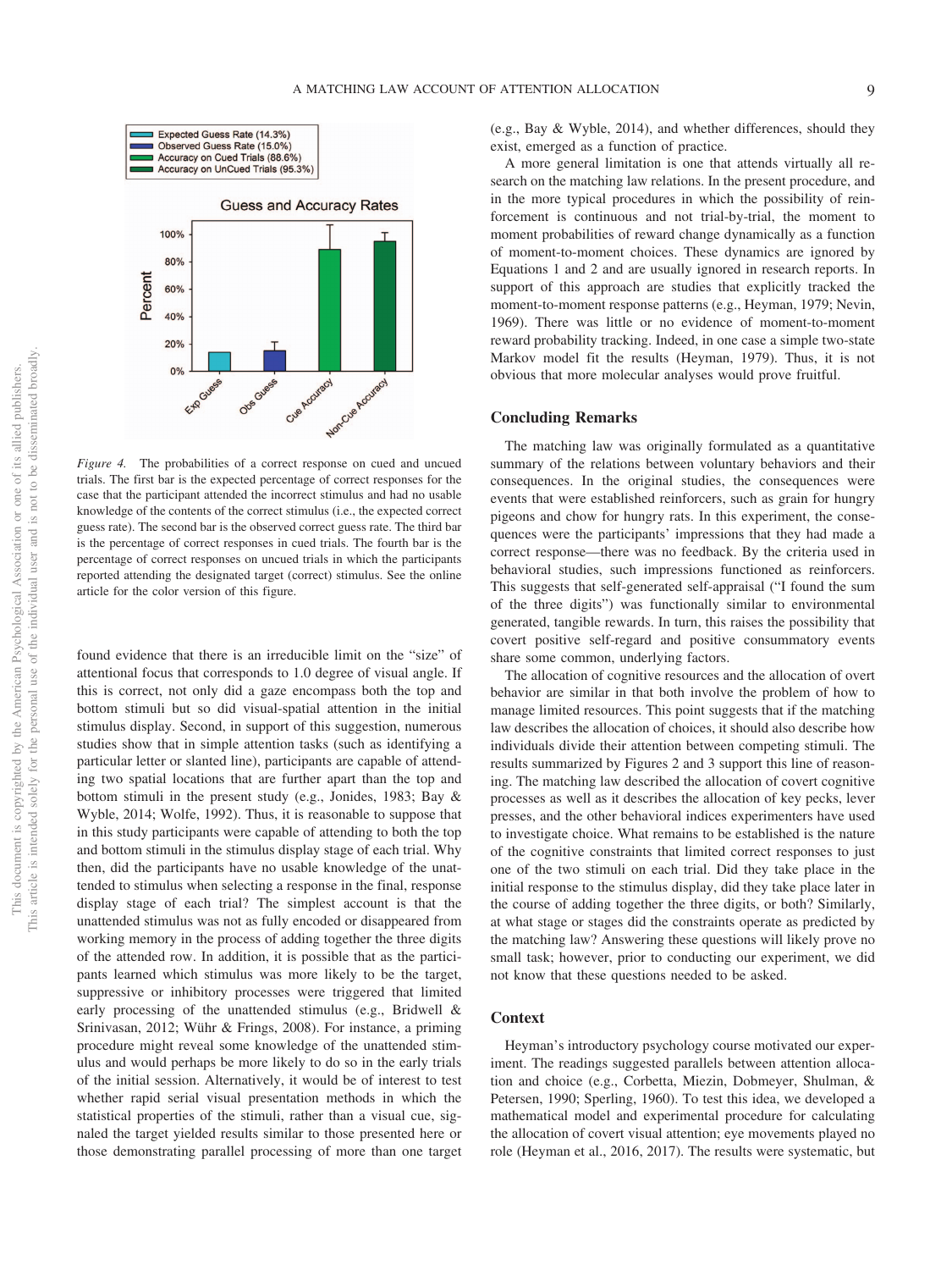the procedure was limited in that the results were compatible with any one of several quantitative choice theories. These ambiguities motivated the present study. We modified the procedure so that it would unambiguously test whether the matching law applied. Although shifts in attention were covert, and the procedure did not provide explicit reinforcers, the matching law equation described the division of attention between two small, briefly presented stimuli as accurately as it describes the allocation of key pecking between two illuminated disks in hungry pigeons.

## **References**

- Anderson, B. A., & Yantis, S. (2013). Persistence of value-driven attentional capture. *Journal of Experimental Psychology: Human Perception and Performance, 39,* 6–9.<http://dx.doi.org/10.1037/a0030860>
- Arvanitogiannis, A., & Shizgal, P. (2008). The reinforcement mountain: Allocation of behavior as a function of the rate and intensity of rewarding brain stimulation. *Behavioral Neuroscience, 122,* 1126–1138. [http://](http://dx.doi.org/10.1037/a0012679) [dx.doi.org/10.1037/a0012679](http://dx.doi.org/10.1037/a0012679)
- Baum, W. M. (1974). On two types of deviation from the matching law: Bias and undermatching. *Journal of the Experimental Analysis of Behavior, 22,* 231–242.<http://dx.doi.org/10.1901/jeab.1974.22-231>
- Baum, W. M. (1979). Matching, undermatching, and overmatching in studies of choice. *Journal of the Experimental Analysis of Behavior, 32,* 269–281.<http://dx.doi.org/10.1901/jeab.1979.32-269>
- Bay, M., & Wyble, B. (2014). The benefit of attention is not diminished when distributed over two simultaneous cues. *Attention, Perception & Psychophysics, 76,* 1287–1297. [http://dx.doi.org/10.3758/s13414-014-](http://dx.doi.org/10.3758/s13414-014-0645-z) [0645-z](http://dx.doi.org/10.3758/s13414-014-0645-z)
- Borrero, J. C., & Vollmer, T. R. (2002). An application of the matching law to severe problem behavior. *Journal of Applied Behavior Analysis, 35,* 13–27.<http://dx.doi.org/10.1901/jaba.2002.35-13>
- <span id="page-9-1"></span>Bridwell, D. A., & Srinivasan, R. (2012). Distinct attention networks for feature enhancement and suppression in vision. *Psychological Science, 23,* 1151–1158.<http://dx.doi.org/10.1177/0956797612440099>
- Cero, I., & Falligant, J. M. (2020). Application of the generalized matching law to chess openings: A gambit analysis. *Journal of Applied Behavior Analysis, 53,* 835–845.<http://dx.doi.org/10.1002/jaba.612>
- <span id="page-9-0"></span>Chelazzi, L., Bisley, J. W., & Bartolomeo, P. (2018). The unconscious guidance of attention. *Cortex, 102,* 1–5. [http://dx.doi.org/10.1016/j](http://dx.doi.org/10.1016/j.cortex.2018.02.002) [.cortex.2018.02.002](http://dx.doi.org/10.1016/j.cortex.2018.02.002)
- Chelazzi, L., Perlato, A., Santandrea, E., & Della Libera, C. (2013). Rewards teach visual selective attention. *Vision Research, 85,* 58–72. <http://dx.doi.org/10.1016/j.visres.2012.12.005>
- Conger, R., & Killeen, P. (1974). Use of concurrent operants in small group research: A demonstration. *Pacific Sociological Review, 17,* 399– 416.<http://dx.doi.org/10.2307/1388548>
- <span id="page-9-2"></span>Corbetta, M., Miezin, F. M., Dobmeyer, S., Shulman, G. L., & Petersen, S. E. (1990). Attentional modulation of neural processing of shape, color, and velocity in humans. *Science, 248,* 1556–1559. [http://dx.doi](http://dx.doi.org/10.1126/science.2360050) [.org/10.1126/science.2360050](http://dx.doi.org/10.1126/science.2360050)
- Davison, M., & McCarthy, D. (1988). *The matching law: A research review*. Hillsdale, NJ: Lawrence Erlbaum.
- De Carlo, L. T., & Abramson, C. I. (2012). "Time allocation in carpenter ants (*Camponotus herculeanus*)": Correction to De Carlo & Abramson (1989). *Journal of Comparative Psychology, 126,* 346. [http://dx.doi.org/](http://dx.doi.org/10.1037/a0030304) [10.1037/a0030304](http://dx.doi.org/10.1037/a0030304)
- De Cesarei, A., & Codispoti, M. (2008). Fuzzy picture processing: Effects of size reduction and blurring on emotional processing. *Emotion, 8,* 352–363.<http://dx.doi.org/10.1037/1528-3542.8.3.352>
- Duncan, J. (1980). The locus of interference in the perception of simultaneous stimuli. *Psychological Review, 87,* 272–300. [http://dx.doi.org/10](http://dx.doi.org/10.1037/0033-295X.87.3.272) [.1037/0033-295X.87.3.272](http://dx.doi.org/10.1037/0033-295X.87.3.272)
- Eriksen, C. W., & Hoffman, J. E. (1973). The extent of processing of noise elements during selective encoding from visual displays. *Perception & Psychophysics, 14,* 155–160.<http://dx.doi.org/10.3758/BF03198630>
- Falligant, J. M., Boomhower, S. R., & Pence, S. T. (2016). Application of the generalized matching law to point-after-touchdown conversions and kicker selection in college football. *Psychology of Sport and Exercise, 26,* 149–153.<http://dx.doi.org/10.1016/j.psychsport.2016.07.006>
- Foxall, G. R., James, V. K., Oliveira-Castro, J. M., & Ribier, S. (2010). Product substitutability and the matching law. *The Psychological Record, 60,* 185–216.<http://dx.doi.org/10.1007/BF03395703>
- Goolkasian, P. (1991). The effect of size on the perception of ambiguous figures. *Bulletin of the Psychonomic Society, 29,* 161–164. [http://dx.doi](http://dx.doi.org/10.3758/BF03335224) [.org/10.3758/BF03335224](http://dx.doi.org/10.3758/BF03335224)
- Grace, R. C., & Hucks, A. D. (2013). The allocation of operant behavior. In G. J. Madden, W. V. Dube, T. D. Hackenberg, G. P. Hanley, & K. A. Lattal (Eds.), *APA handbook of behavior analysis, Vol. 1: Methods and principles* (pp. 307–337). Washington, DC: American Psychological Association.<http://dx.doi.org/10.1037/13937-014>
- Gray, L. N., Stafford, M. C., & Tallman, I. (1991). Rewards and punishments in complex human choices. *Social Psychology Quarterly, 54,* 318–329.<http://dx.doi.org/10.2307/2786844>
- Herrnstein, R. J. (1970). On the law of effect. *Journal of the Experimental Analysis of Behavior, 13,* 243–266. [http://dx.doi.org/10.1901/jeab.1970](http://dx.doi.org/10.1901/jeab.1970.13-243) [.13-243](http://dx.doi.org/10.1901/jeab.1970.13-243)
- Herrnstein, R. J., Rachlin, H., & Laibson, D. I. (Eds.). (1997). *The matching law: Papers in psychology and economics*. Cambridge, MA: Harvard University Press.
- Heyman, G. M. (1979). A Markov model description of changeover probabilities on concurrent schedules. *Journal of the Experimental Analysis of Behavior, 31,* 41–51.<http://dx.doi.org/10.1901/jeab.1979.31-41>
- Heyman, G. M. (1982). Is time allocation elicited behavior? In M. Commons, R. Herrnstein, & H. Rachlin (Eds.), *Quantitative analyses of behavior: Vol. 2*. *Matching and maximizing accounts* (pp. 459–490). Cambridge, MA: Ballinger Press.
- Heyman, G. M., Grisanzio, K. A., & Liang, V. (2016). Introducing a method for calculating the allocation of attention in a cognitive "twoarmed bandit" procedure: Probability matching gives way to maximizing. *Frontiers in Psychology, 7,* 223. [http://dx.doi.org/10.3389/fpsyg](http://dx.doi.org/10.3389/fpsyg.2016.00223) [.2016.00223](http://dx.doi.org/10.3389/fpsyg.2016.00223)
- Heyman, G. M., & Luce, R. D. (1979). Operant matching is not a logical consequence of reinforcement rate maximization. *Animal Learning & Behavior, 7,* 133–140.<http://dx.doi.org/10.3758/BF03209261>
- Heyman, G. M., Montemayor, J., & Grisanzio, K. A. (2017). Dissociating attention and eye movements in a quantitative analysis of attention allocation. *Frontiers in Psychology, 8,* 715. [http://dx.doi.org/10.3389/](http://dx.doi.org/10.3389/fpsyg.2017.00715) [fpsyg.2017.00715](http://dx.doi.org/10.3389/fpsyg.2017.00715)
- Houston, A. (1986). The matching law applies to wagtails' foraging in the wild. *Journal of the Experimental Analysis of Behavior, 45,* 15–18. <http://dx.doi.org/10.1901/jeab.1986.45-15>
- Houston, A. I., McNamara, J. M., & Steer, M. D. (2012). Do we expect natural selection to produce rational behaviour? In A. K. Seth, T. J. Prescott, & J. J. Bryson (Eds.), *Modelling natural action selection* (pp. 12–36). New York, NY: Cambridge University Press.
- Jiang, Y. V. (2018). Habitual versus goal-driven attention. *Cortex, 102,* 107–120.<http://dx.doi.org/10.1016/j.cortex.2017.06.018>
- Jonides, J. (1983). Further toward a model of the mind's eye's movement. *Bulletin of the Psychonomic Society, 21,* 247–250. [http://dx.doi.org/10](http://dx.doi.org/10.3758/BF03334699) [.3758/BF03334699](http://dx.doi.org/10.3758/BF03334699)
- Kubanek, J. (2017). Optimal decision making and matching are tied through diminishing returns. *Proceedings of the National Academy of Sciences of the United States of America, 114,* 8499–8504. [http://dx.doi](http://dx.doi.org/10.1073/pnas.1703440114) [.org/10.1073/pnas.1703440114](http://dx.doi.org/10.1073/pnas.1703440114)
- Lass, U., Yan, S., Chen, G., Becker, D., & Lüer, G. (2008). Position effects in encoding briefly exposed item matrices: Evidence for a reading bias